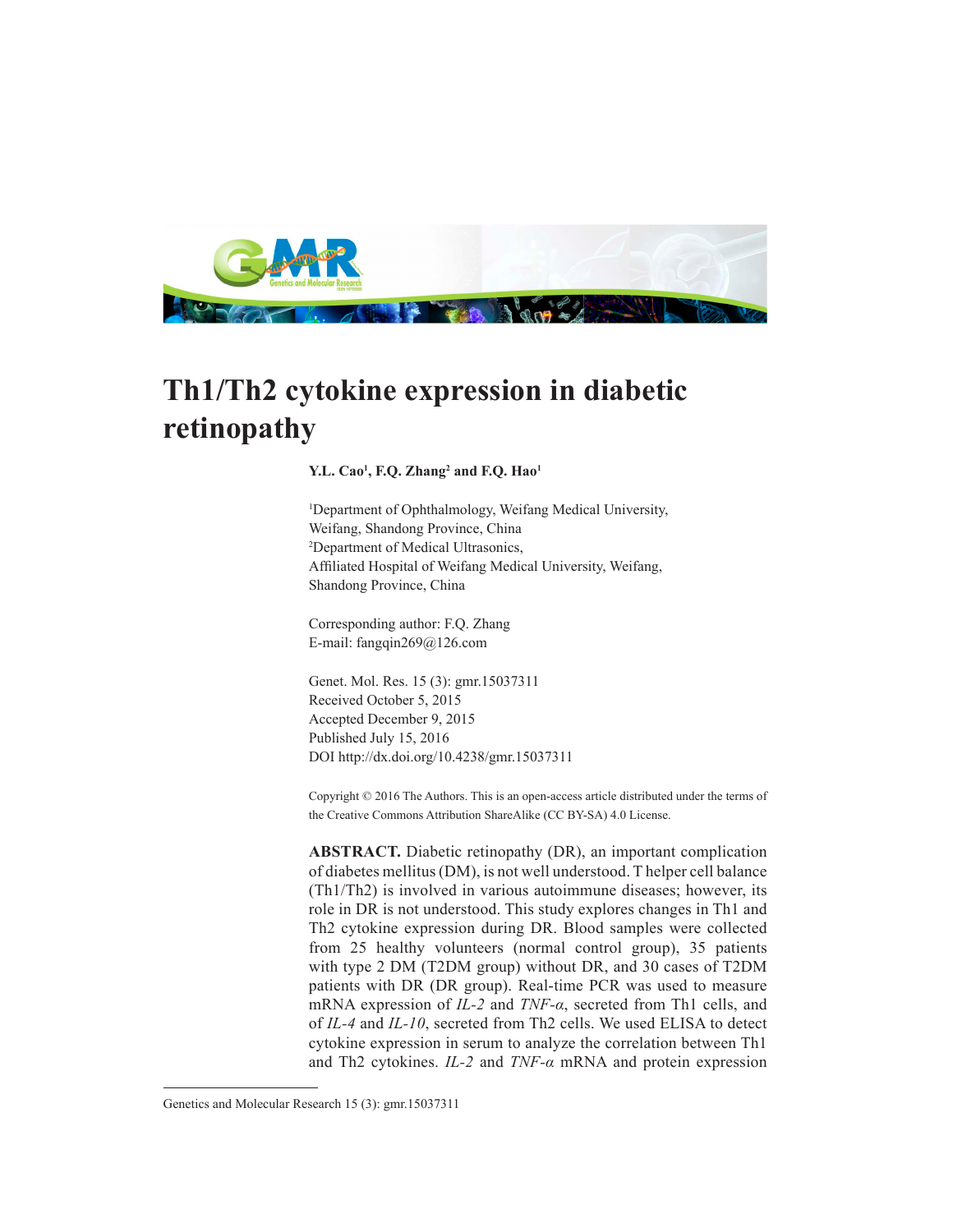levels in the T2DM and DR groups were significantly higher than in the normal control group ( $P < 0.05$ ). Compared with the T2DM group, the DR group had higher *IL-2* and *TNF-a* levels ( $P < 0.05$ ). *IL-4* and *IL-10* levels were lower in the DR group compared with the normal and T2DM groups ( $P < 0.05$ ), while T2DM showed no difference compared with the normal control  $(P > 0.05)$ . *IL-2* and *TNF-α* were negatively correlated with *IL-4* and *IL-10* in the DR group, respectively. We found that Th1 cytokine secretion was higher and Th2 cytokines secretion was lower during DR, leading to a Th1/ Th2 imbalance, suggesting that Th1/Th2 imbalance is a side effect for DR occurrence and development.

**Key words:** Diabetic retinopathy; Th1; Th2

# **INTRODUCTION**

Following economic level improvement and lifestyle changes, the incidence of diabetes mellitus (DM) increased and the disease includes both type 1 DM (T1DM) and type 2 DM (T2DM), among which T2DM has the highest incidence in our country (Alexander et al., 2015; Wang et al., 2015b). Diabetic retinopathy (DR), a common ophthalmologic disease that causes blinding eye disease worldwide, is a serious and common diabetic microvascular complication and occurs in more than 30% of DM patients, especially in T2DM patients. According to the World Health Organization (WHO) survey, DR, due to its high incidence, can cause permanent damage, such as neovascular macular degeneration and polypoidal choroidal vasculopathy, if not controlled effectively and timely (Zhao et al., 2015). DM is an autoimmune and chronic progressive inflammatory disease. Additionally, the main inflammatory changes of DR include leukocyte infiltration and adhesion in the retinal microvascular system, leading to complex pathophysiological processes, such as capillary basement membrane thickening, blood-retinal barrier leakage, capillary cell apoptosis, and retinal detachment (Wilkinson-Berka et al., 2006). Inflammatory cytokines and inhibitinginflammatory cytokines, such as *TNF-α* and *interleukin-10 (IL-10)*, are secreted abnormally in DR patients, causing organ dysfunction and further inducing disease progression (Boynton et al., 2015; Garcia et al., 2015).

T helper cells (Th) are divided into two subgroups, Th1 and Th2, according to the secreted cytokines (Song et al., 2015a). Recent studies found that Th1 and Th2 cells regulate and suppress each other by mediating cytokine secretion and that maintaining an appropriate Th1/Th2 balance is important for normal immune function (Vargas-Rojas et al., 2015). Th1 cells mainly secrete *IL-2*, *TNF-α*, and other cytokines, while Th2 cells mainly secrete *IL-4* and *IL-10* (Tian et al., 2015). Th1/Th2 maintains a steady state by adjusting cytokine secretion, which is important for regulating cellular and humoral immunity (Kornete et al., 2015). T1DM occurrence is closely associated with T cell mediated organ specific autoimmune disease due to viruses, bacteria, or drug effects (Wang et al., 2015a). T1DM occurrence and pathogenicity are closely related to cytokine level, which causes CD4+ T cells to differentiate to Th1 subgroup (Anand et al., 2014; Kong et al., 2015). However, the role of Th1 and Th2 cytokines in T2DM patients with DR is complicated and has not been fully elucidated. This study explores Th1 and Th2 cytokine expression and balance in DR.

Genetics and Molecular Research 15 (3): gmr.15037311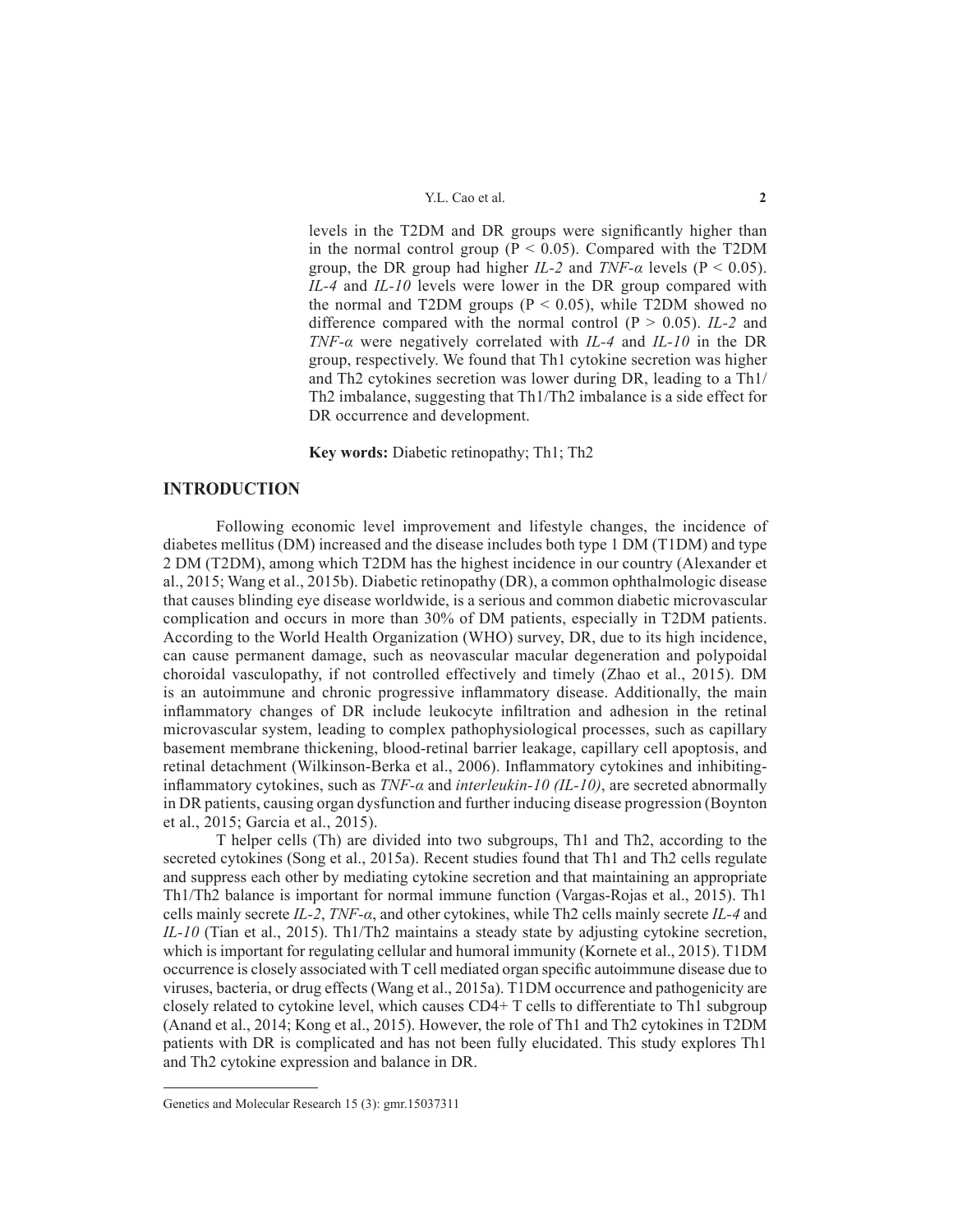# **MATERIAL AND METHODS**

## **Patients**

Sixty-five T2DM patients in Affiliated Hospital of Weifang Medical University, between January 2012 and December 2014 were enrolled, including 35 T2DM patients (T2DM group) and 30 T2DM patients with DR (DR group). There were 18 males and 17 females in the T2DM group, with an average age of  $42.1 \pm 13.7$  (32-67) years old and an average body mass index (BMI) of  $23.2 \text{ kg/m}^2$ . In the DR group, there were 16 males and 14 females, with an average age of  $40.1 \pm 15.2$  (35-65) years old and an average BMI of 22.1 kg/m2 . Study inclusion criteria conform to the T2DM and T2DM with DR diagnostic criteria published by the WHO in 2014 (Yordanova et al., 2014). Exclusion criteria included patients with other endocrine system or autoimmune diseases. Another 25 cases of healthy volunteers were selected as the normal control group, which included 13 males and 12 females, with an average age of  $41.3 \pm 11.5$  (31-66) years old and an average BMI of 22.6 kg/m<sup>2</sup>. The oral glucose tolerance test was normal in the control group, and other immune related diseases were ruled out. No obvious differences in gender, age, or BMI were found among the three groups ( $P > 0.05$ ). This study was approved by the Medical Ethics Committee in our hospital and all subjects gave signed informed consent.

## **Reagents**

TRIzol, RNA extraction kit, RT-PCR primers, reverse transcription kit, and real-time PCR reagents were bought from Invitrogen. IL-2, TNF- $\alpha$ , IL-4, and IL-10 ELISA kits were obtained from eBioscience (San Diego, CA, USA). A Labsystems Version 1.3.1 microplate reader was obtained from Bio-Rad (Hercules, CA, USA).

#### **Blood sample collection**

Blood was extracted from the elbow superficial vein from the patients within 24 h of achieving a fasting state. We used 5 mL blood for biochemical index detection. The other 5 mL blood was centrifuged at 3000 *g* for 15 min, and the serum was stored at -80°C.

#### **Blood glucose detection**

Fasting blood glucose (FBG), 2 h postprandial blood glucose (P2hG), and glycosylated hemoglobin (HbA1c) were detected with automatic biochemical analyzer, (BioSino, Beijing, China), according to the manufacturer instruction.

# **Real-time PCR for the evaluation of Th1 and Th2 cytokine expression**

Total RNA was extracted from peripheral blood using TRIzol and purity was detected by ultraviolet spectrometry photometer according to the instruction (Beckman Coulter, Brea, CA, USA). Total RNA was reverse transcribed to cDNA according to the manufacturer protocol by using primers designed by Primer Premier 6.0. The primers were synthesized by Sangon and are listed in Table 1. The real-time PCR cycle consisted of 52°C for 1 min, followed by

Genetics and Molecular Research 15 (3): gmr.15037311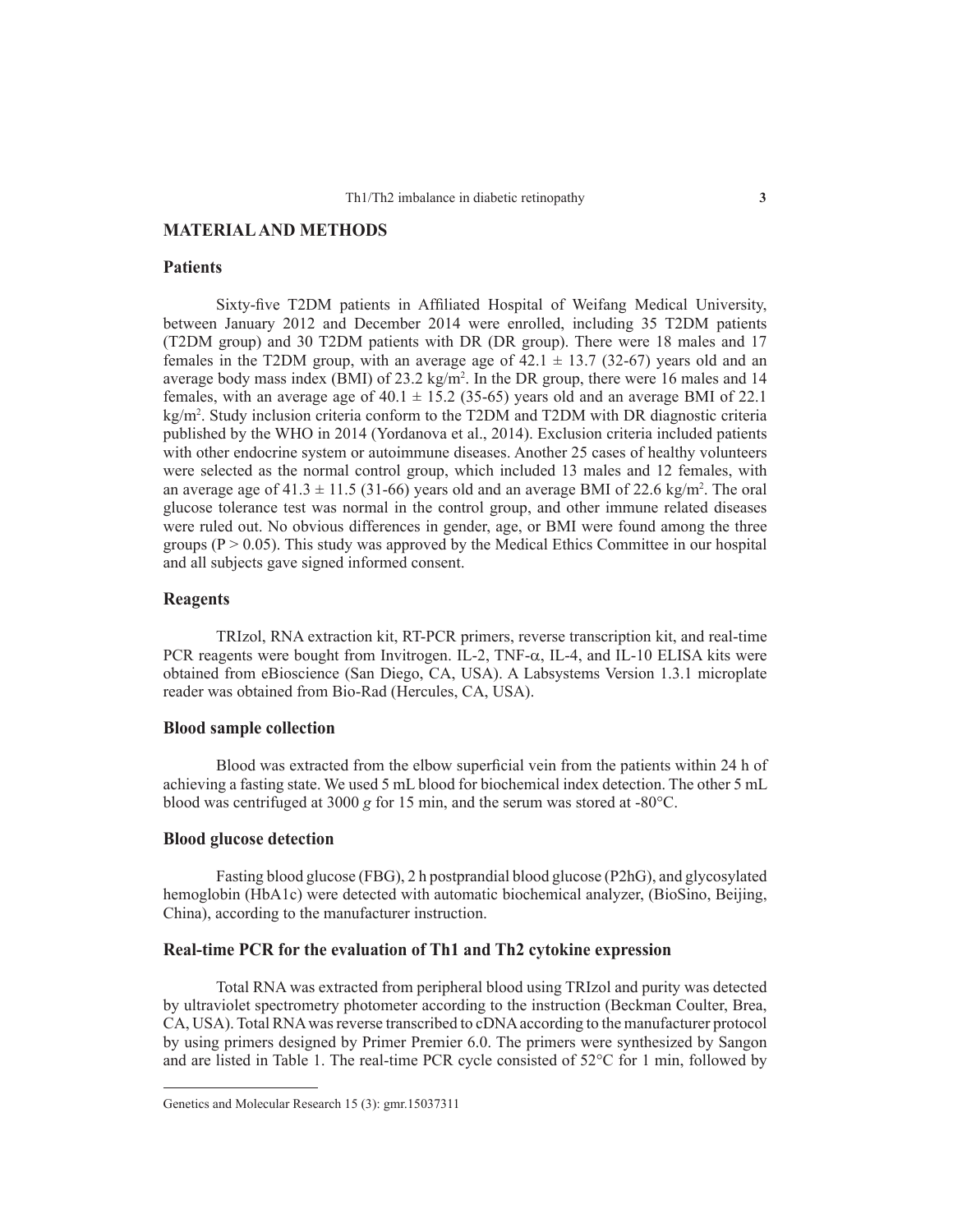## Y.L. Cao et al. **4**

35 cycles of 90°C for 30 s, 58°C for 50 s, and 72°C for 35 s. Gene expression was quantified relative to GAPDH expression using an optimized comparative Ct  $(2<sup>-sin</sup>)$  value method.

| <b>Table 1.</b> Primers used in real-time PCR. |                       |                            |  |  |
|------------------------------------------------|-----------------------|----------------------------|--|--|
| Gene                                           | Forward 5'-3'         | Reverse 5'-3'              |  |  |
| <b>GADPH</b>                                   | AGTGCCAGCCTCGTCTCATAG | CGTTGAACTTGCCGTGGGTAG      |  |  |
| $IL-2$                                         | GATCTACGCAGCGAAGAACTT | <b>CTCTGGGACATCTCCGTCA</b> |  |  |
| $TNF-\alpha$                                   | CTACGGAAGATCTCAATAGCG | GGGACTCTCAATCCTCGTC        |  |  |
| $IL-4$                                         | AGCGGATCTACGGAACTCAAT | CTGGCTGAGTCACATC           |  |  |
| $IL-10$                                        | GAAGATCTCAATAGCGTCA   | <b>AATCTCTCAATCCTCGTC</b>  |  |  |

## **ELISA detection for the evaluation of Th1 and Th2 cytokine expression in serum**

Serum Th1 and Th2 cytokines IL-2, TNF-a, IL-4, and IL-10 expression levels were detected by ELISA according to the manufacturer protocol. The plate was read at 450 nm to measure the absorbance value (OD value). The sample concentration was calculated according to the OD value and standard curve.

## **Statistical analysis**

All statistical analyses were performed using the SPSS16.0 software (Chicago, IL, USA). Numerical data are reported as means ± SD. Differences between multiple groups were analyzed by one-way ANOVA. Linear regression analysis was used to calculate correlation. P < 0.05 was considered as statistically significant.

## **RESULTS**

## **Blood glucose levels**

We measured FBG, P2hG, and HbA1c levels in each group and found that the T2DM and DR groups had higher FBG, P2hG, and HbA1c levels compared to the normal group ( $P \le$ 0.05). The difference between the T2DM and DR groups was not significant ( $P > 0.05$ ) (Table 2). Therefore, blood glucose changes are not for predicting the induction of T2DM with DR.

| <b>Table 2.</b> Blood glucose index comparison in each group. |                 |                   |                   |  |
|---------------------------------------------------------------|-----------------|-------------------|-------------------|--|
|                                                               | Control         | T2DM group        | DR group          |  |
| $FBG$ (mM)                                                    | $5.42 \pm 1.29$ | $8.97 \pm 2.18*$  | $8.92 \pm 2.03*$  |  |
| $P2hG$ (mM)                                                   | $9.35 \pm 3.62$ | $16.27 \pm 3.31*$ | $17.14 \pm 4.11*$ |  |
| $HbA1c$ $(\% )$                                               | $4.45 \pm 1.51$ | $12.07 \pm 2.26*$ | $11.99 \pm 3.12*$ |  |

\*P < 0.05, compared with normal control.

# **mRNA expression of Th1 cytokines** *IL-2* **and** *TNF-α*

Real-time PCR was used to determine mRNA expression of Th1 cytokines *IL-2* and *TNF-α* in each group. Compared with the normal group, *IL-2* and *TNF-α* mRNA levels increased in both T2DM and DR groups ( $P < 0.05$ ). Expression levels in the DR group were higher than in the T2DM group  $(P < 0.05)$  (Figure 1).

Genetics and Molecular Research 15 (3): gmr.15037311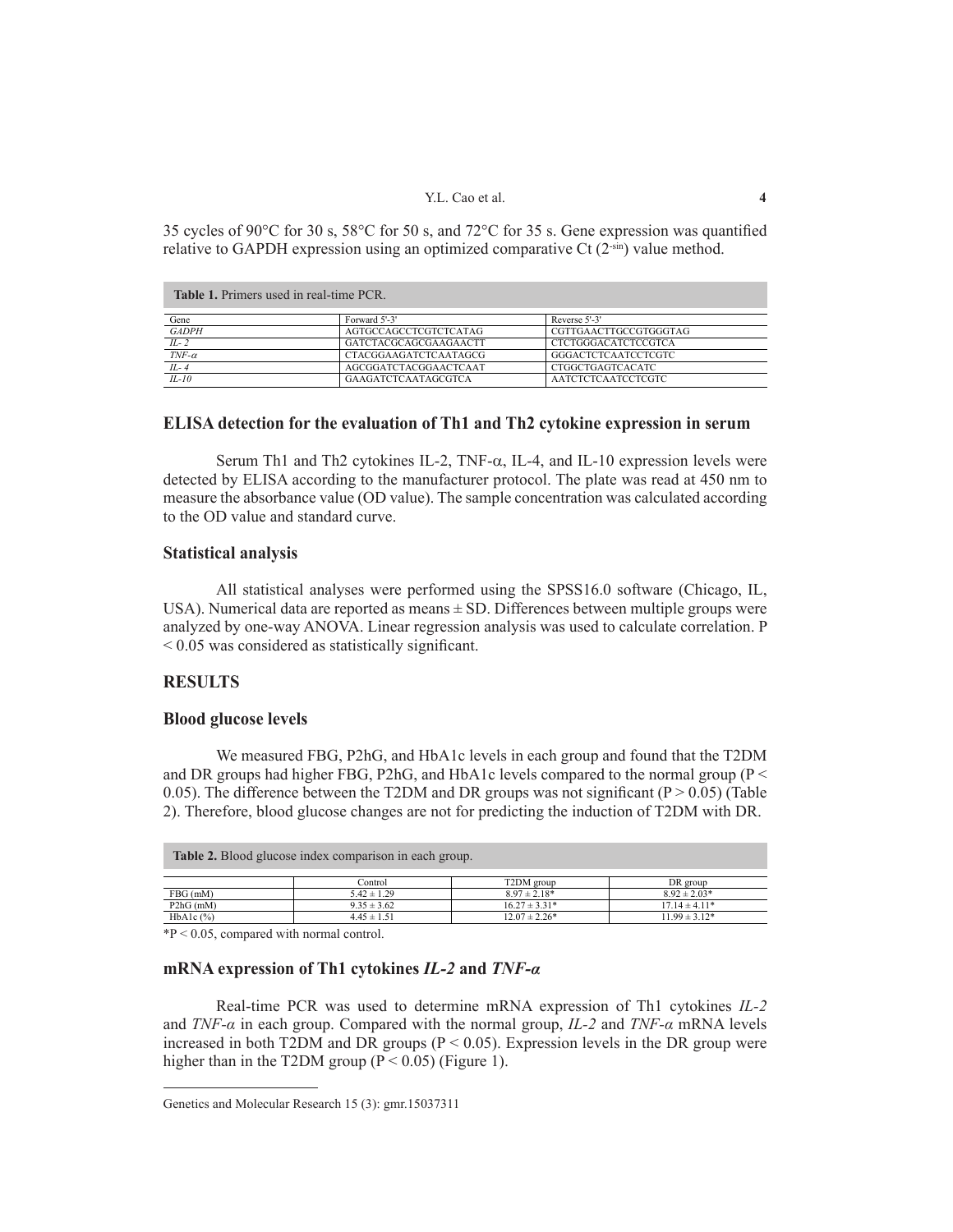

**Figure 1.** *IL-2* and *TNF-α* mRNA expression level in each group. **A.** *IL-2*; **B.** *TNF-α*. \*P < 0.05, compared with normal control. # P < 0.05, compared with T2DM group.

## **mRNA expression of Th2 cytokines** *IL-4* **and** *IL-10*

Real-time PCR was used to determine mRNA expression of Th2 cytokines *IL-4* and *IL-10* in each group. Different from Th1 cytokines, *IL-4* and *IL-10* mRNA expression in T2DM group was not significantly different from the normal group ( $P > 0.05$ ) (Figure 2). However, *IL-4* and *IL-10* mRNA level was lower in the DR group compared to the normal control and T2DM groups  $(P < 0.05)$  (Figure 2).



**Figure 2.** *IL-4* and *IL-10* mRNA expression level in each group. **A.** *IL-4*; **B.** *IL-10*. \*P < 0.05, compared with normal control. # P < 0.05, compared with T2DM group.

Genetics and Molecular Research 15 (3): gmr.15037311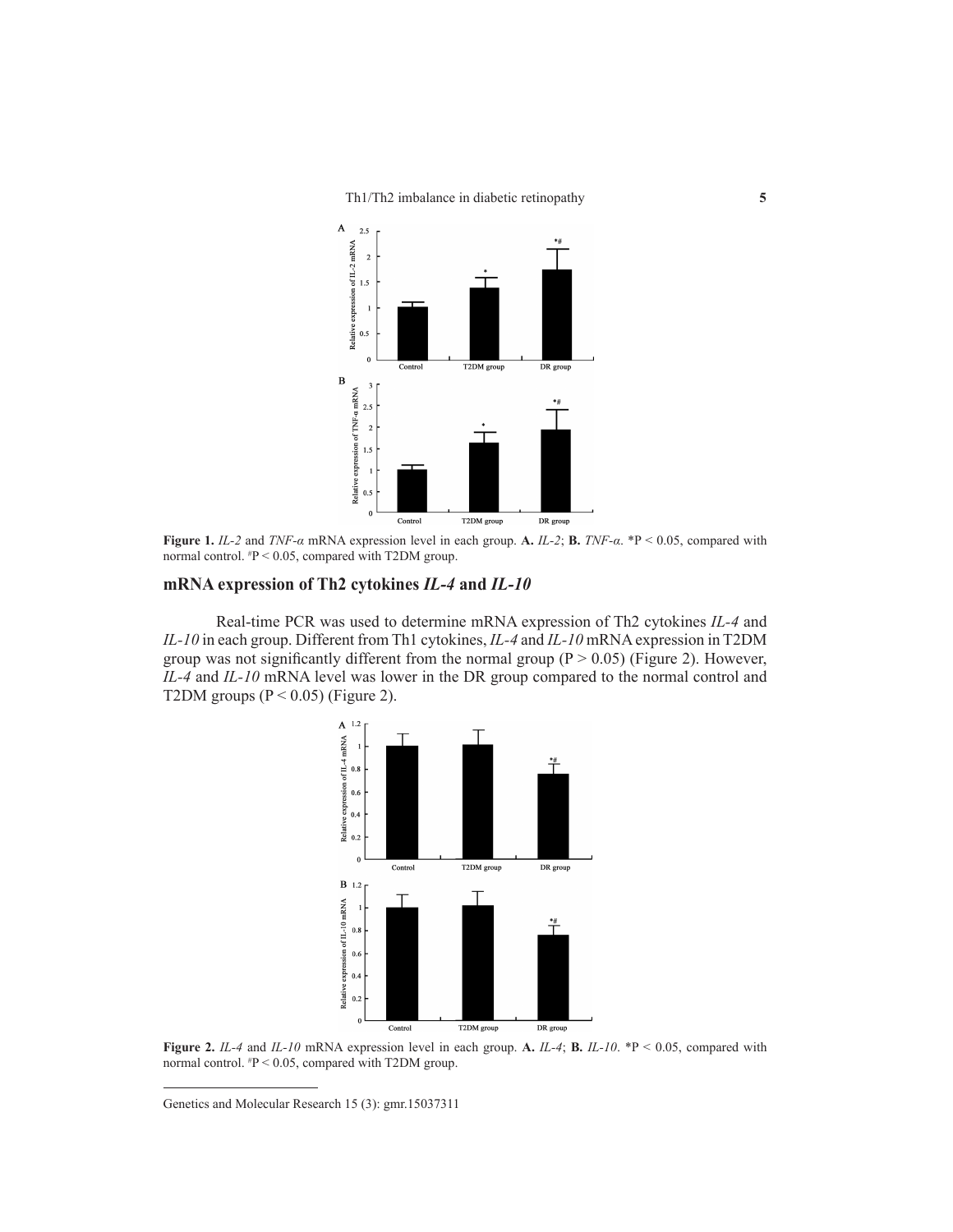## Y.L. Cao et al. **6**

# **Expression of Th1 cytokines IL-2 and TNF-***α* **in serum**

ELISA was performed to measure serum protein levels of Th1 cytokines IL-2 and TNF- $\alpha$ . Similar to mRNA expression, IL-2 and TNF- $\alpha$  protein expression in the serum of patients from the T2DM and DR groups was higher than that of subjects in the normal group  $(P < 0.05)$ . Expression levels in the DR group were higher than in the T2DM group  $(P < 0.05)$ (Figure 3).



**Figure 3.** IL-2 and TNF- $\alpha$  expression level in serum in each group. A. IL-2; **B.** TNF- $\alpha$ . \*P < 0.05, compared with normal control.  $P < 0.05$ , compared with T2DM group.

## **Expression of Th2 cytokines IL-4 and IL-10 in serum**

ELISA was performed to measure serum protein levels of Th2 cytokines IL-4 and IL-10. Similar to mRNA expression, IL-4 and IL-10 expression in the serum of patients from T2DM group was similar to the subjects in the normal group ( $P > 0.05$ ). Expression levels in the DR group were lower than in the T2DM group ( $P < 0.05$ ) (Figure 4).

# **Correlation analysis between Th1 and Th2 cytokines in the serum of DR patients**

We analyzed the correlation between serum Th1 and Th2 cytokines in DR patients. IL-2 and TNF- $\alpha$  are negatively correlated with IL-4 and IL-10, respectively ( $P < 0.05$ ) (Table 3).

Genetics and Molecular Research 15 (3): gmr.15037311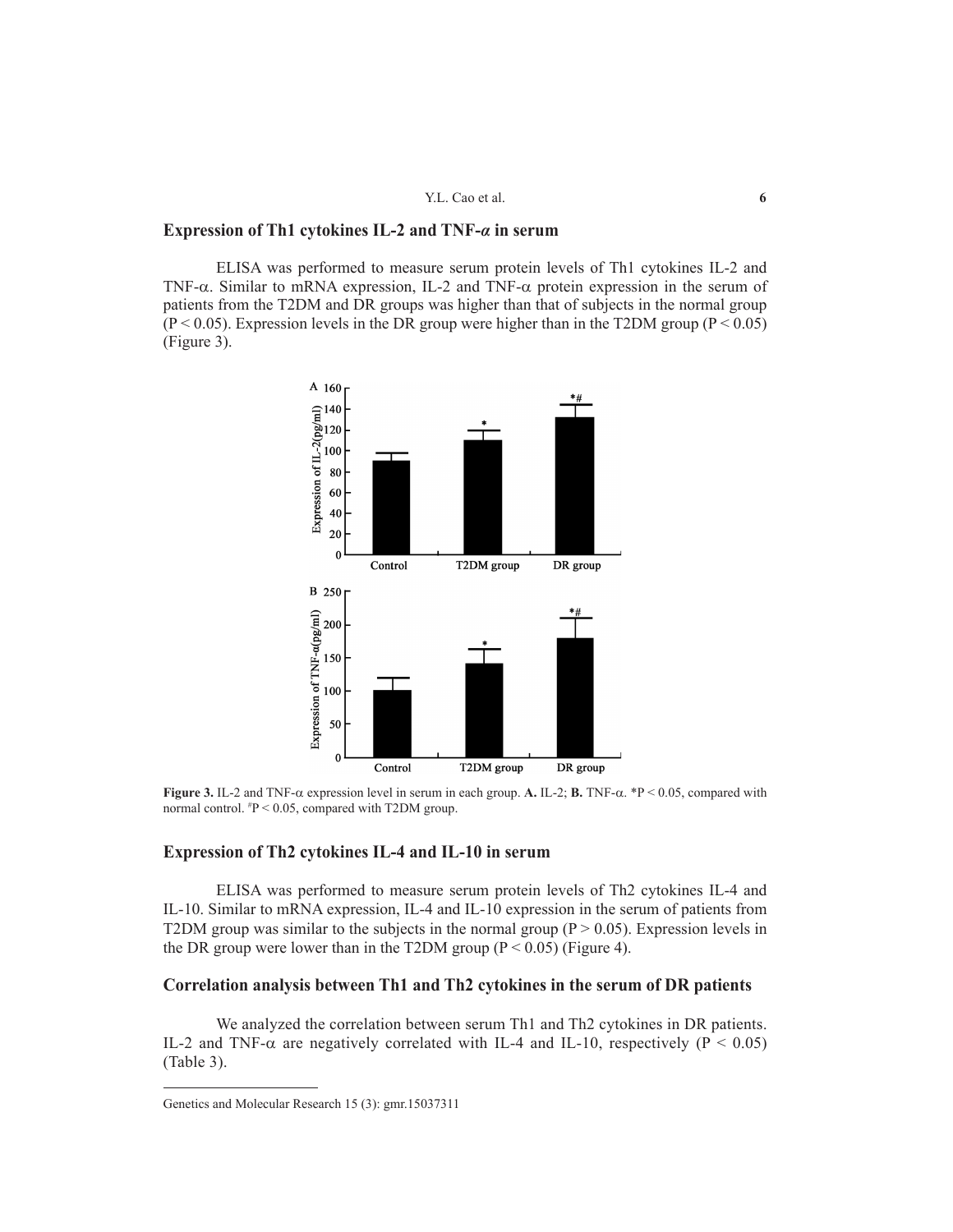

**Figure 4.** IL-4 and IL-10 expression level in serum in each group. **A.** IL-4; **B.** IL-10. \*P < 0.05, compared with normal control. # P < 0.05, compared with T2DM group.

| <b>Table 3.</b> Correlation analysis of serum Th <sub>1</sub> cytokines and Th <sub>2</sub> cytokines in DR patients. |          |           |  |  |
|-----------------------------------------------------------------------------------------------------------------------|----------|-----------|--|--|
|                                                                                                                       | $II - 4$ | $II - 10$ |  |  |
| $IL-2$                                                                                                                | $-0.726$ | $-0.641$  |  |  |
| TNF- $\alpha$                                                                                                         | $-0.572$ | $-0.718$  |  |  |

# **DISCUSSION**

DR is a common DM microvascular complication. As a chronic inflammatory disease, DR can change retinal microvascular permeability, increase leukocyte adhesion, and elevate inflammation related factors expression. DR can lead to DM microvascular progressive damage and decrease the patient's quality of life (Tamadon et al., 2015). About a third of DM patients will have DR complications characterized as diabetic macular edema or proliferative diabetic retinopathy, DM patients with the duration for 20 to 25 years may have DR in different degrees (Hao et al., 2015), ranging from serious visual impairment to even blindness. Thus, clarifying the DR mechanism and providing the relevant theoretical basis for DR clinical treatment and prevention is important.

In T1DM, T cell subgroup Th1 mediates the immune response involved in the pathogenesis, while Th2 cells play a protective role by secreting cytokines (Ma et al., 2015). However, the importance of Th1/Th2 balance changes in T2DM patients and its impact on DR complications is unknown. We analyzed Th1/Th2 balance by detecting cytokine secretion. We found that *IL-2* and *TNF-α* mRNA levels in T2DM and DR groups were higher than in

Genetics and Molecular Research 15 (3): gmr.15037311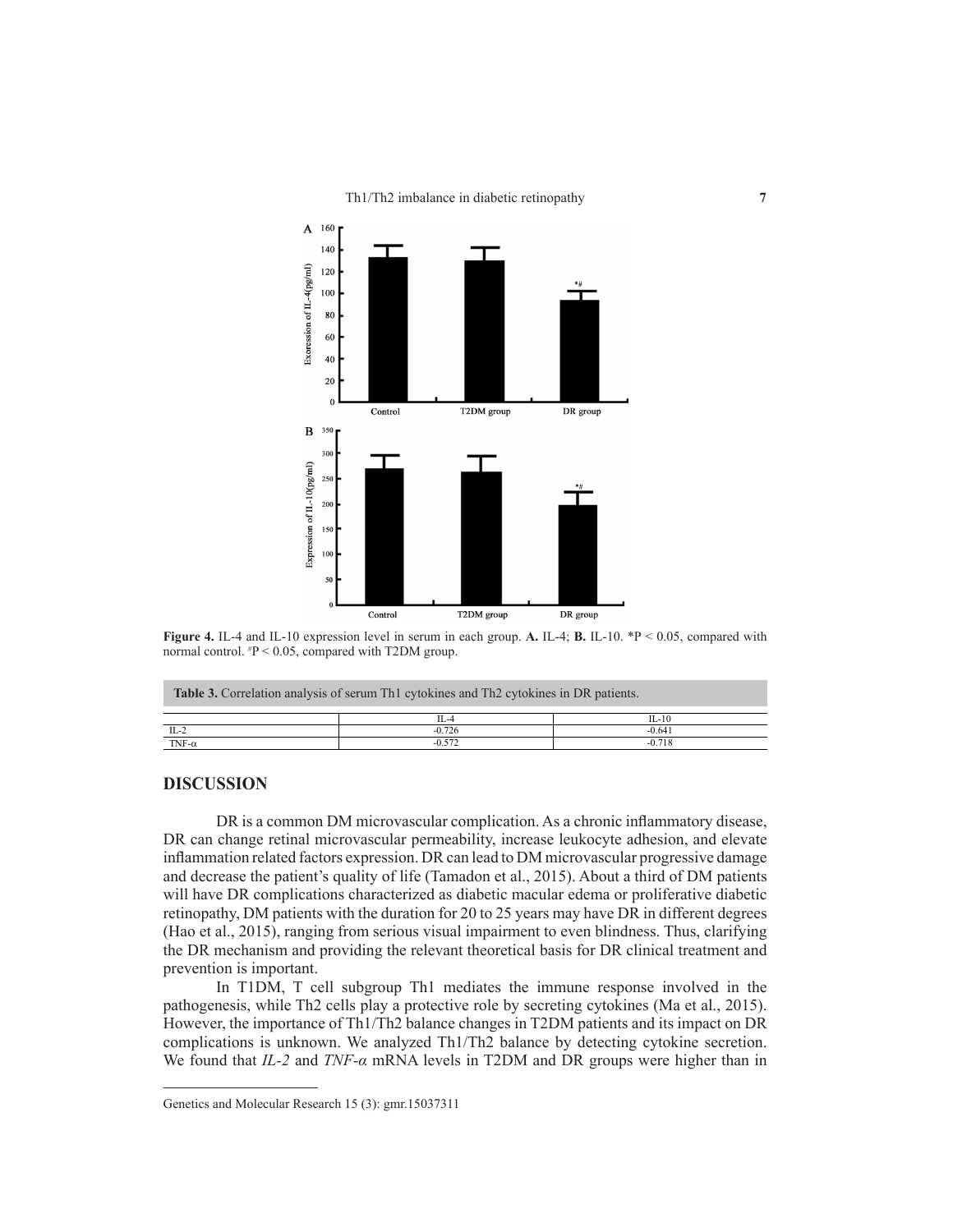#### Y.L. Cao et al. **8**

the normal group, and levels were higher in the DR group compared with the T2DM group. *IL-4* and *IL-10* levels were significantly lower in the DR group than in the normal and T2DM groups, but were similar between the normal and T2DM groups. Correlation analysis of Th1/Th2 cytokines in the DR group showed that *IL-2* and *TNF-α* are negatively correlated with *IL-4* and *IL-10*, respectively. These results suggest that IL-2 and TNF- $\alpha$  can activate an inflammatory response, facilitating leukocyte adhesion and immune cell maturation and migration. This leads to inflammation, causes retinal ganglion cell damage, and aggravates DR occurrence and development (Håkansson et al., 2015). Secretion of IL-2 and TNF- $\alpha$  by Th1 cells can promote cell apoptosis, leading to adhesion molecule expression and the acceleration of reactive T cell infiltration in the pancreas (Song et al., 2015b). By secreting IL-4 and IL-10, Th2 cells can suppress immune damage caused by Th1 and stimulate B cell differentiation to plasma cells. The plasma cells can secrete antibody and generate memory B cells to enhance the humoral immune response (Coomes et al., 2015). In DR, increase in IL-2 and TNF- $\alpha$ expression and the decrease of IL-4 and IL-10 secretion, leading to Th1/Th2 imbalance and DR pathological progress.

Identifying immune treatments that target Th1/Th2 balance may improve the immune response of DR patients and may aid in DR prevention and treatment.

## **Conflicts of interest**

The authors declare no conflict of interest.

# **ACKNOWLEDGMENTS**

We thank the anonymous reviewers for reviewing this manuscript.

### **REFERENCES**

- Alexander N, Matsushita K, Sang Y, Ballew S, et al. (2015). Kidney measures with diabetes and hypertension on cardiovascular disease: the Atherosclerosis Risk in Communities Study. *Am. J. Nephrol.* 41: 409-417. http://dx.doi. org/10.1159/000433450
- Anand G, Vasanthakumar R, Mohan V, Babu S, et al. (2014). Increased IL-12 and decreased IL-33 serum levels are associated with increased Th1 and suppressed Th2 cytokine profile in patients with diabetic nephropathy (CURES-134). *Int. J. Clin. Exp. Pathol.* 7: 8008-8015.
- Boynton GE, Stem MS, Kwark L, Jackson GR, et al. (2015). Multimodal characterization of proliferative diabetic retinopathy reveals alterations in outer retinal function and structure. *Ophthalmology* 122: 957-967. http://dx.doi. org/10.1016/j.ophtha.2014.12.001
- Coomes SM, Pelly VS, Kannan Y, Okoye IS, et al. (2015). IFN gamma and IL-12 restrict Th2 responses during helminth/ *Plasmodium* co-infection and promote IFN gamma from Th2 cells. *PLoS Pathog.* 11: e1004994. http://dx.doi. org/10.1371/journal.ppat.1004994
- Garcia FA, Rebouças JF, Balbino TQ, da Silva TG, et al. (2015). Pentoxifylline reduces the inflammatory process in diabetic rats: relationship with decreases of pro-inflammatory cytokines and inducible nitric oxide synthase. *J. Inflamm. (Lond.)* 12: 33. http://dx.doi.org/10.1186/s12950-015-0080-5
- Håkansson K, Bachert C, Konge L, Thomsen SF, et al. (2015). Airway inflammation in chronic rhinosinusitis with nasal polyps and asthma: The united airways concept further supported. *PLoS One* 10: e0127228. http://dx.doi. org/10.1371/journal.pone.0127228
- Hao M, Li Y, Lin W, Xu Q, et al. (2015). Estrogen prevents high-glucose-induced damage of retinal ganglion cells via mitochondrial pathway. *Graefes Arch. Clin. Exp. Ophthalmol.* 253: 83-90. http://dx.doi.org/10.1007/s00417-014- 2771-7

Genetics and Molecular Research 15 (3): gmr.15037311